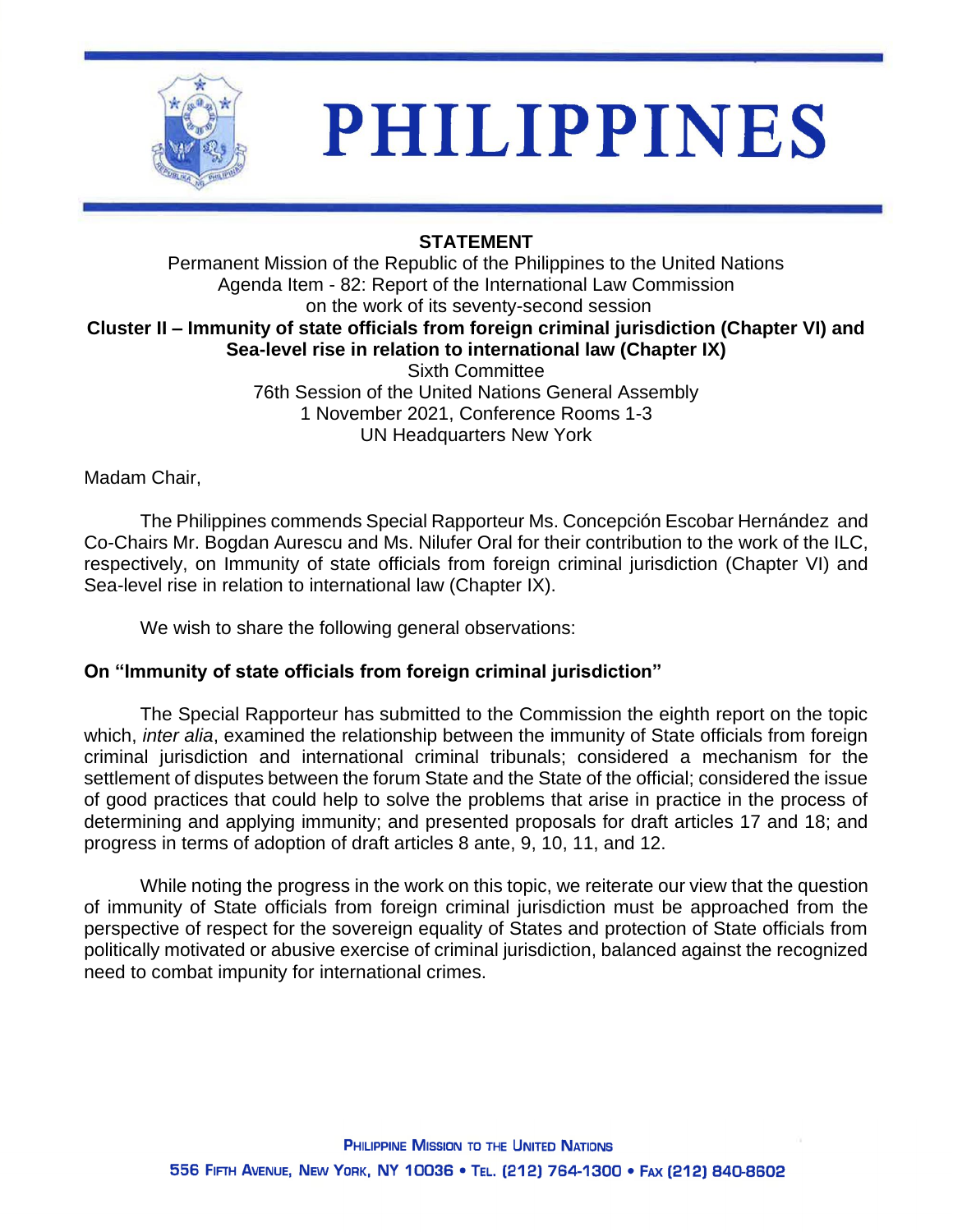## **On "Sea-level rise in relation to international law"**

The Philippines notes the Commission has reconstituted the Study Group on sea-level rise in relation to international law and has considered the first issues paper developed by the Co-Chairs, including through a "plenary-like" debate.

As an archipelagic state with numerous low-lying coastal areas and communities, highly vulnerable to sea-level rise and its effects, including its possible impacts on maritime rights and entitlements, we welcome the progress in the work of the Commission on sea-level rise. We support the Commission's premise that sea-level rise is a factual reality and is scientifically proven. Steady progress on the consideration of this issue by the Commission, especially as it relates to the United Nations Convention on the Law of the Sea (UNCLOS), statehood, and protection of persons affected by sea-level rise, is urgent and necessary.

On the work of Co-Chairs, indicated in the first issues paper on the possible legal effects of sea-level rise on the baselines and outer limits of the maritime spaces that are measured from the baselines, and the analysis of the ambulation of baselines as a result of sea-level rise, we note Co-Chair Oral's careful consideration of: (1) the potential legal consequences of the landward shift of a newly drawn baseline due to sea-level rise; (2) the impact of sea-level rise on the legal status of islands, rocks and low-tide elevations; and (3) the potential consequences on the rights of the coastal State and third party States.

The Co-Chair highlighted the case of an archipelagic State whose existing archipelagic baselines could be impacted by the inundation of small islands or drying reefs, which could lead to potential archipelagic baselines status. We also note the discussion on the status of islands and rocks under Article 121 of UNCLOS, and the consequences of reclassification as a rock due to sea-level rise, including as a rock that "cannot sustain human habitation or economic life of their own". While recognizing significant work done by the Study Group, these questions need further consideration by States. After all, what determines status is natural state. But anthropogenic climate change is not a natural process and is not a natural state.

The Philippines would caution against inference in favor of ambulatory baselines, absent a showing of state practice and *opinion juris* on the matter. In terms of constitutional practice on baselines and maritime borders, the baselines of the Philippines archipelago are clearly defined and described under law. This law affirms that the Republic of the Philippines has dominion, sovereignty and jurisdiction over all portions of the national territory as defined in the Constitution and by provisions of applicable laws.

While noting that the Commission in an independent subsidiary body of the General Assembly, we wish to reiterate our view on the universal and unified character of UNCLOS. The UNCLOS comprehensively allocates rights to maritime areas. The UNCLOS represents a delicate balance of the rights and obligations of all State Parties and we would caution against any interpretation that would undermine it.

In general, proceeding on the basis of legal stability, security, certainty, and predictability in international law is a welcome approach.